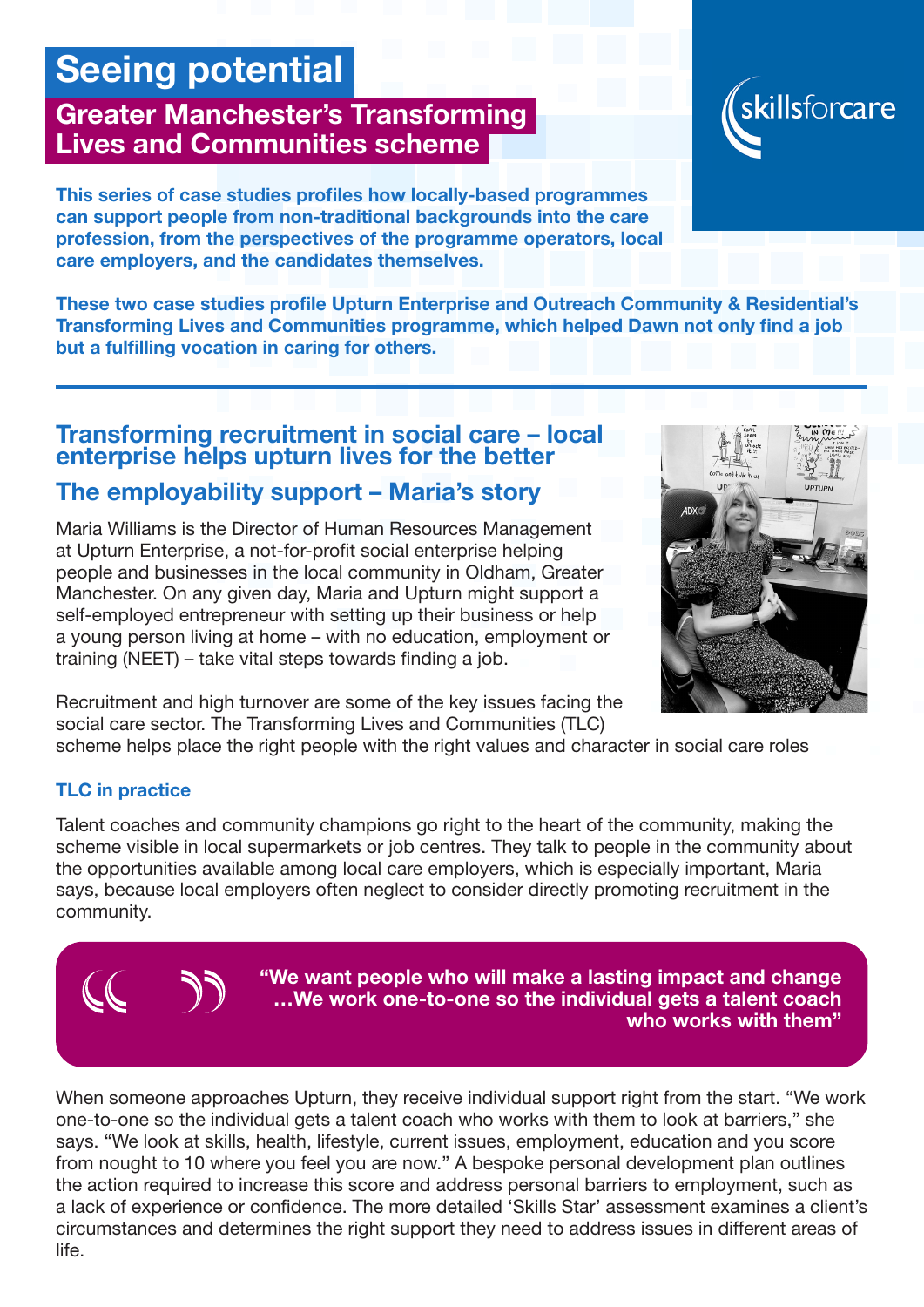One of her clients, Dawn, first approached Maria after seeing a leaflet on the TLC scheme. She highlights: "When Dawn first phoned up, I couldn't get her off the phone. She was wonderful!" A tour at Outreach Community Services and Residential followed. Throughout recruitment diagnostic tools, an application form and an interview, Maria worked with Dawn to help build her confidence, sharing her advice on what to expect, how to present herself and the importance of being herself. Her advice was especially reassuring when discussing hair colour: "If purple's you, you wear purple."

After Dawn started her job, Maria kept in touch and celebrated important moments with Dawn, such as when she received an 'Employee of the Month' award. Maria adds: "She's really developing. She has been there for two years, she's doing her level 3 qualification and she's progressing at college so she can get to that senior level. She's doing brilliantly."

Support for employers is also thorough. Maria's human resources background means she can enter an organisation and immediately identify opportunities in their recruitment work. "I tell them where they're missing out," she explains. "There are lots of talented people in the community. So, I ask them, 'Have you thought about Kickstart? Apprenticeships? Traineeships?'" She persuades them to consider putting on a 'World of Work' tour, for example, where local people are invited into an organisation's offices to understand what they do.

"It's about working with employers to persuade and convince them to create their own talent pool from the

local community."

Smaller organisations can sometimes struggle to implement HR good practice. Maria and Upturn work with employers who require support to help them solve issues and create recruitment plans.

#### Breaking down barriers to employment and local recruitment

Issues of addiction, time spent in prison or a lack of direct work experience mean employers can be reluctant to engage with the local community. Maria supports employers to take a different view: "It's about working with employers to persuade and convince them to create their own talent pool from the local community."

Maria explains there are many issues for which Upturn might be supporting someone. She adds: "That's the key to our projects – it's that glue or that support that needs to be there as long as people need it." Maria recounts her experience of working with those who worry about financial issues or the uncertainty of going back into employment. Using something as simple as the benefits assessment calculator, she sits down with them to work out where they are, financially, and where they could be if they take on the role in question. She effectively encourages people into careers in social care by showing how they can gain a livelihood as well as a job.

Homelessness, addiction, mental health conditions and childcare issues have all presented similar challenges for her clients. Working with local housing associations or mental health charities like Six Degrees and Mind, Maria helps progress clients into accommodation or getting them the help for less tangible issues –such as the bereavement they face as carers– ultimately trying to introduce more stability into their lives. The overarching priority of TLC is to engage people with the right values and what Maria describes as the right "personal skillsets", supporting them to transition into social care roles, whether as carers, activity coordinators, administrators or cooks.